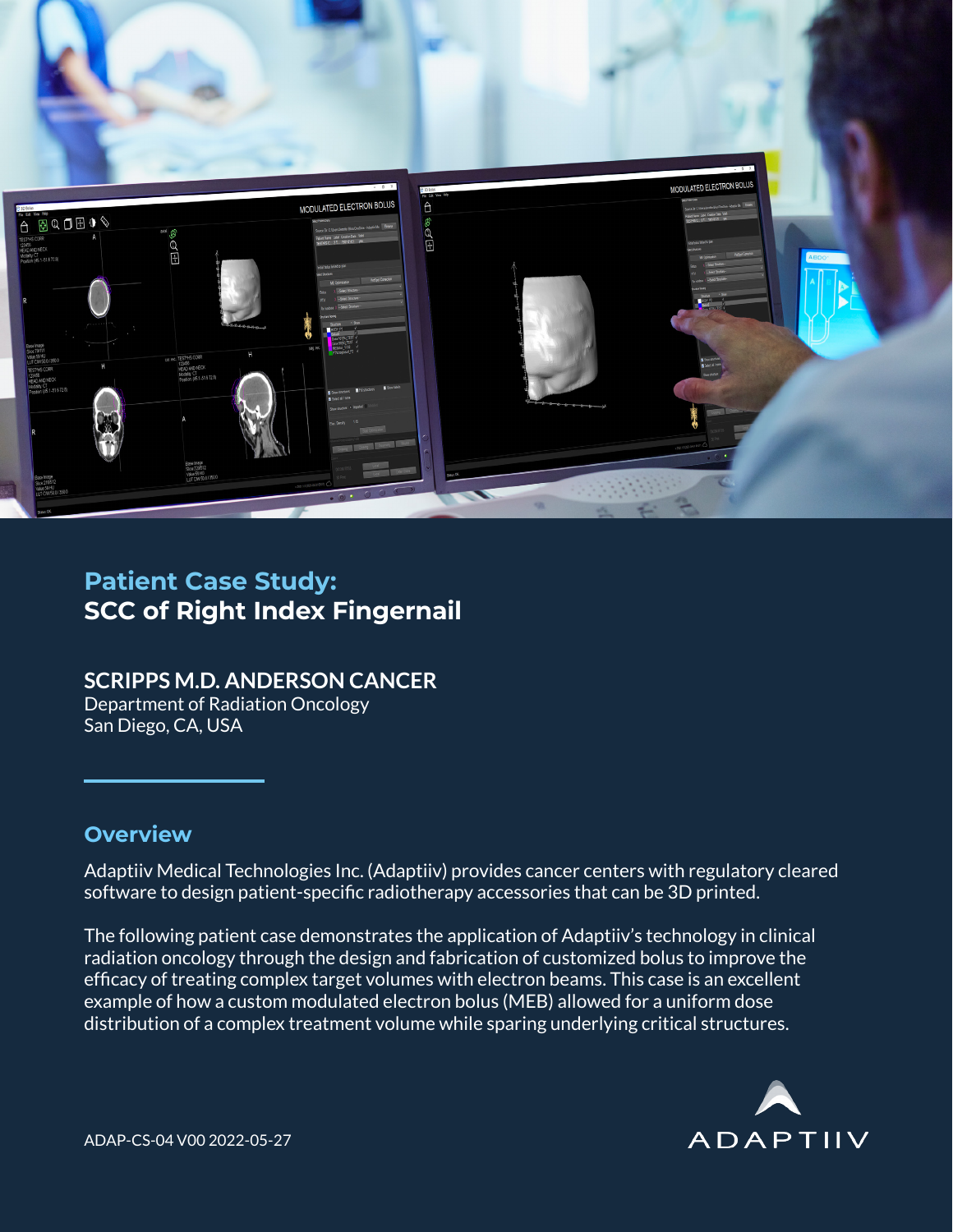# **Description**

A 60-year-old male presented with a recurrent squamous cell carcinoma (SCC) of the right index fingernail bed.

## **Fabrication and Treatment**

The goal for this case was to deliver a uniform dose to the tumour volume while sparing the underlying bone of the finger. The solution chosen was to design a customized MEB. Using a traditional bolus would have been able to treat the tumour volume but would result in full dosage to the entire underlying bone.

An additional challenge, in this case, was the non-standard patient setup, which is commonly required when treating extremities. Support structures were included when designing the modulated bolus, which significantly improved reproducibility of the daily treatment setup.



*Patient was simulated with hand on a piece of foam to provide a flat surface for the bolus. The contoured treatment volume is shown on the CT image, along with the inclusion of the foam support within the body contour to allow the 3D printed bolus to fit snugly against the support.*

## **Dose**

70 Gy in 35 fractions using a 9 MeV electron beam prescribed to the 90% volume.

# **Results/Findings**

The use of custom MEB allowed us to treat the right index fingernail bed to a uniform dose while sparing a large portion of the underlying tissues. In this case, the use of standard bolus would not have allowed us to conform the dose around the underlining bone tissue and would have resulted in the entire volume of bone being treated with the full prescription dose. The custom electron bolus also allowed for the reproducible setup of the patient in this unconventional position.